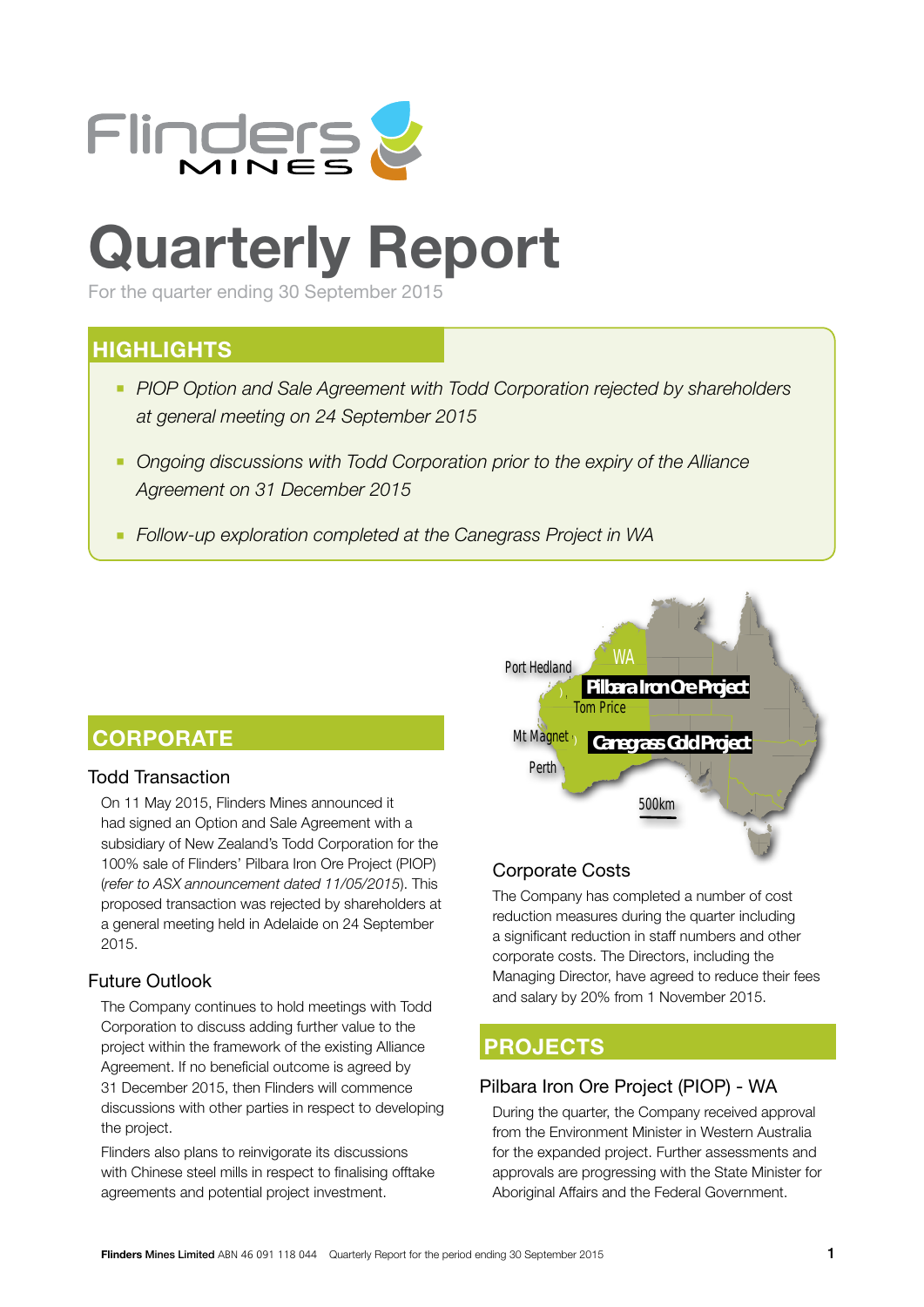## **EXPLORATION AND EVALUATION ACTIVITIES**

## **WESTERN AUSTRALIA**

## Pilbara Iron Ore Project

There were no exploration and evaluation activities carried out on the Company's Pilbara Iron Ore Project tenements during the September 2015 quarter.

## Canegrass Gold Project

During the quarter a small follow up air-core (AC) drilling program was undertaken at the Honeypot gold prospect (*Figure 1*). A total of 31 holes for 428m were drilled *(Figure 2 and Table 1*).

The drilling was designed to cover the intersection of a major shear zone and a secondary fault to the north of a significant intersection of 8m @ 2.03 g/t Au from 12m in hole HAC022 drilled earlier this year. Hole HAC022 is located at the northern end of a trend of anomalous holes that intersected a deformed and foliated mafic schist as well as late stage undeformed granitic dykes and quartz veining.

All assays from the current round of drilling have now been received and there were no significant intersections.

## **SOUTH AUSTRALIA**

There were no exploration and evaluation activities carried out on the Company's South Australian tenements during the September 2015 quarter.

la

Ian Gordon Managing Director 30 October 2015



Figure 1 : *Canegrass Gold Project is located approximately 60km SE from Mt Magnet, Western Australia.*



Figure 2 : *Honeypot prospect AC drillholes over ground TMI (magnetic) image.*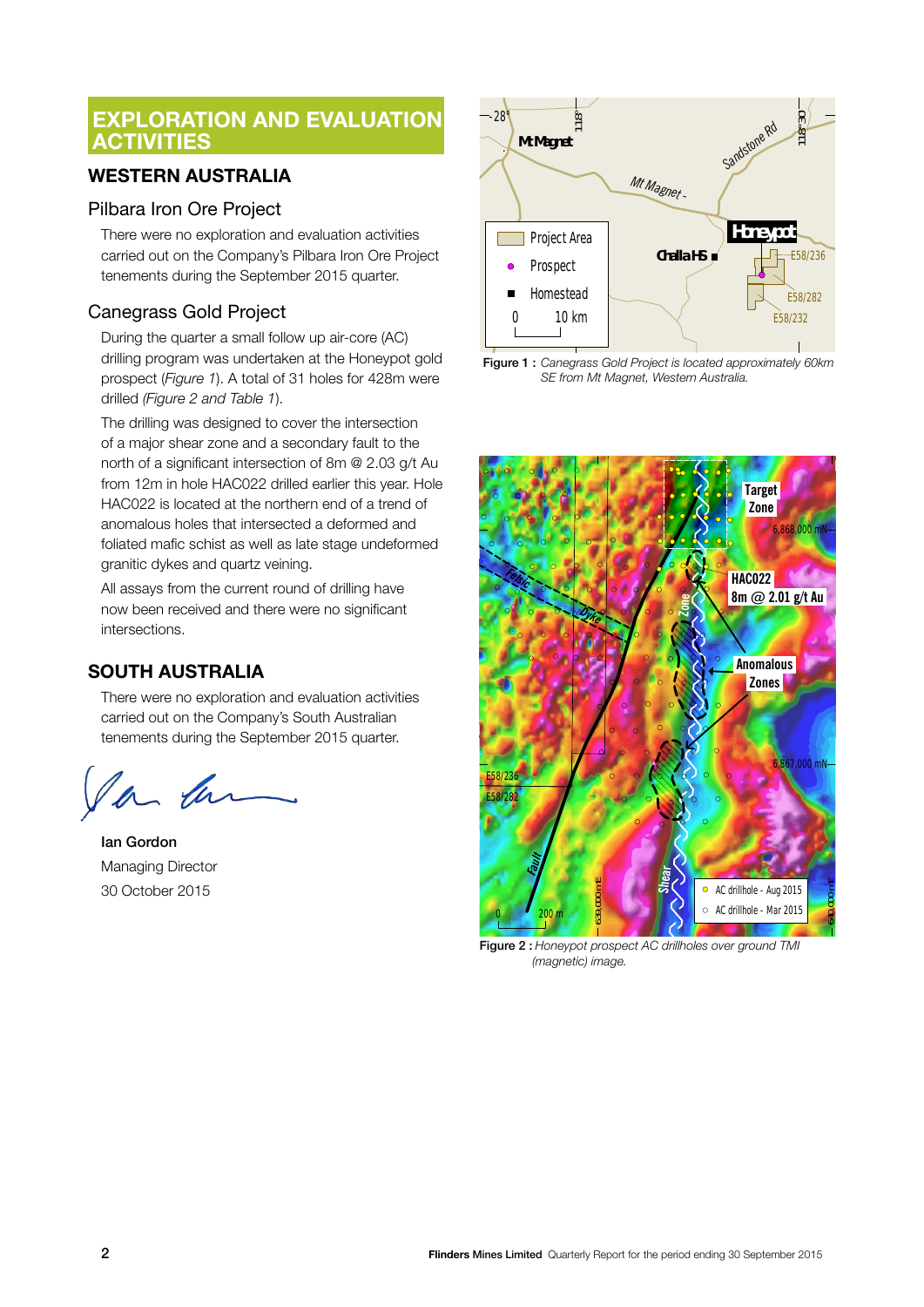#### Contact us

Ian Gordon Managing Director Ph: (08) 8132 7950 Email: info@flindersmines.com

#### Investor Relations

#### Duncan Gordon

Executive Director - Adelaide Equity Partners Ph: (08) 8232 8800 or 0404 006 444 Email: dgordon@adelaideequity.com.au

#### Head Office

Level 1, 135 Fullarton Road Rose Park South Australia 5067

PO Box 4031 Norwood South South Australia 5067

Ph: (08) 8132 7950 Fax: (08) 8132 7999 Email: info@flindersmines.com

*www.flindersmines.com*

#### Qualifying Statements

#### Forward-looking statements

*This release may include forward-looking statements. These forwardlooking statements are based on management's expectations and beliefs concerning future events as of the time of the release of this document. Forward-looking statements are necessarily subject to risks, uncertainties and other factors, some of which are outside the control of Flinders Mines Limited, that could cause actual results to differ materially from such statements. Flinders Mines Limited makes no undertaking to subsequently update or revise the forward-looking statements made in this release to reflect events or circumstances after the date of this release.*

#### Competent Persons

*The information in this report that relates to Exploration Targets, Exploration Results, or Mineral Resources is based on information compiled by Dr Graeme McDonald who is a member of the Australian Institute of Mining and Metallurgy and a full-time employee of Flinders Mines Limited. Graeme McDonald has sufficient experience that is*  relevant to the styles of mineralisation and types of deposits under *consideration and to the activity which he is undertaking to qualify as a Competent Person as defined in the 2012 Edition of the 'Australasian Code for Reporting of Exploration Results, Mineral Resources and Ore Reserves. Graeme McDonald consents to the inclusion in the report of the matters based on his information in the form and context in which it appears.*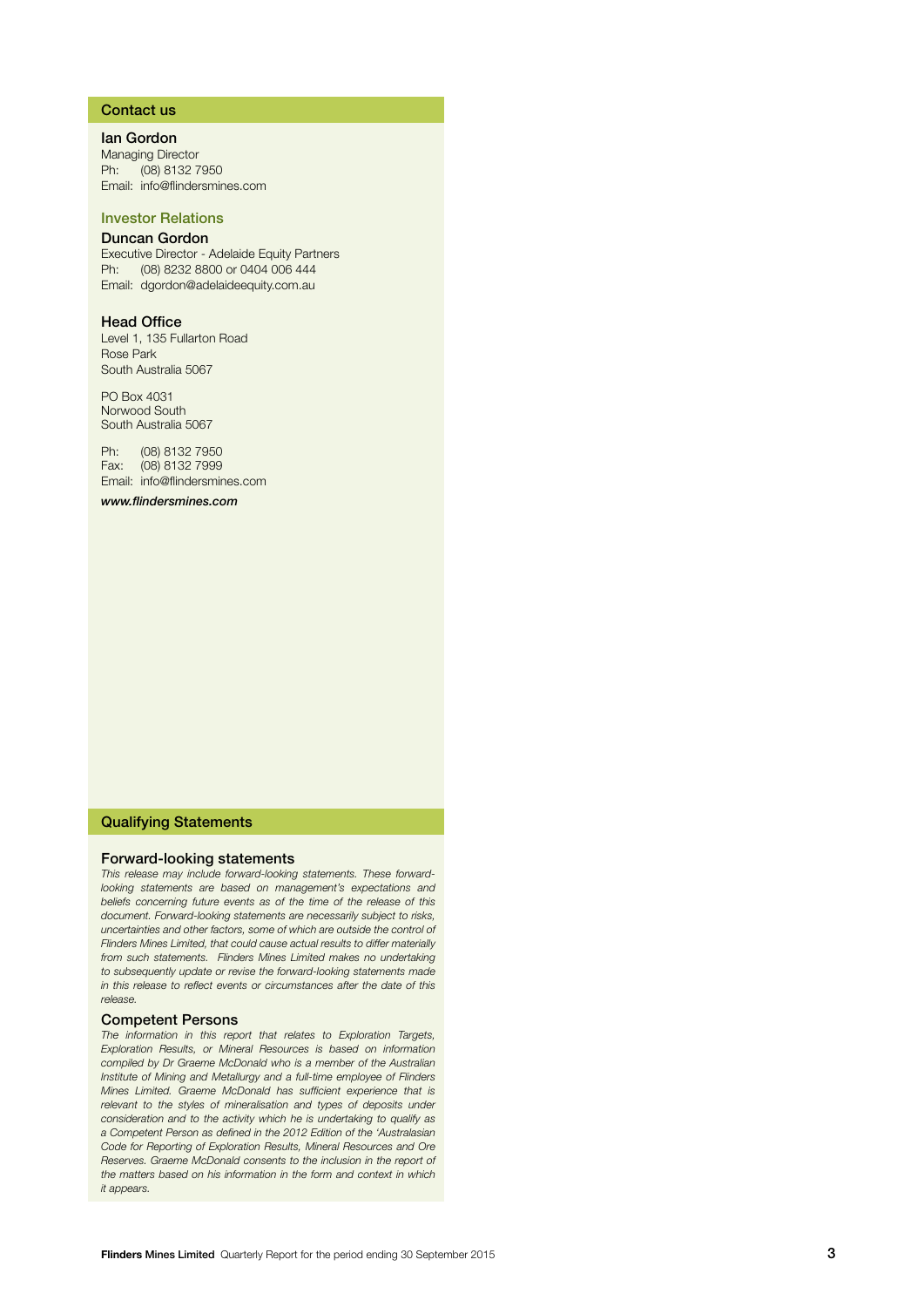| <b>Hole ID</b> | Prospect | <b>Tenement</b> | <b>Easting</b><br>(MGA z50) | <b>Northing</b><br>(MGA z50) | <b>RL</b><br>(m) | Dip   | <b>Azimuth</b>   | <b>Total Depth</b><br>(m) |
|----------------|----------|-----------------|-----------------------------|------------------------------|------------------|-------|------------------|---------------------------|
| <b>HAC108</b>  | Honeypot | E58/282         | 6867843                     | 639464                       | 460              | $-90$ | $\overline{0}$   | 13                        |
| <b>HAC109</b>  | Honeypot | E58/282         | 6867846                     | 639365                       | 460              | $-90$ | $\boldsymbol{0}$ | 21                        |
| <b>HAC110</b>  | Honeypot | E58/282         | 6867832                     | 639263                       | 460              | $-90$ | $\theta$         | 26                        |
| <b>HAC111</b>  | Honeypot | E58/282         | 6867942                     | 639567                       | 460              | $-90$ | $\boldsymbol{0}$ | $\boldsymbol{9}$          |
| <b>HAC112</b>  | Honeypot | E58/282         | 6867953                     | 639518                       | 460              | $-90$ | $\boldsymbol{0}$ | 5                         |
| <b>HAC113</b>  | Honeypot | E58/282         | 6867951                     | 639465                       | 460              | $-90$ | $\boldsymbol{0}$ | 10                        |
| <b>HAC114</b>  | Honeypot | E58/282         | 6867952                     | 639415                       | 460              | $-90$ | $\theta$         | 56                        |
| <b>HAC115</b>  | Honeypot | E58/282         | 6867955                     | 639364                       | 460              | $-90$ | $\boldsymbol{0}$ | 15                        |
| <b>HAC116</b>  | Honeypot | E58/282         | 6867949                     | 639319                       | 460              | $-90$ | $\boldsymbol{0}$ | 10                        |
| <b>HAC117</b>  | Honeypot | E58/282         | 6867951                     | 639267                       | 460              | $-90$ | $\theta$         | 10                        |
| <b>HAC118</b>  | Honeypot | E58/282         | 6868042                     | 639564                       | 460              | $-90$ | $\boldsymbol{0}$ | $\overline{4}$            |
| <b>HAC119</b>  | Honeypot | E58/282         | 6868044                     | 639515                       | 460              | $-90$ | $\theta$         | 18                        |
| <b>HAC120</b>  | Honeypot | E58/282         | 6868051                     | 639463                       | 460              | $-90$ | $\theta$         | 14                        |
| <b>HAC121</b>  | Honeypot | E58/282         | 6868056                     | 639413                       | 460              | $-90$ | $\boldsymbol{0}$ | 16                        |
| <b>HAC122</b>  | Honeypot | E58/282         | 6868059                     | 639362                       | 460              | $-90$ | $\mathbf 0$      | $\overline{4}$            |
| <b>HAC123</b>  | Honeypot | E58/282         | 6868053                     | 639317                       | 460              | $-90$ | $\theta$         | 18                        |
| <b>HAC124</b>  | Honeypot | E58/282         | 6868054                     | 639264                       | 460              | $-90$ | $\boldsymbol{0}$ | $\overline{2}$            |
| <b>HAC125</b>  | Honeypot | E58/282         | 6868149                     | 639564                       | 460              | $-90$ | $\theta$         | $\mathfrak{S}$            |
| <b>HAC126</b>  | Honeypot | E58/282         | 6868148                     | 639517                       | 460              | $-90$ | $\theta$         | $\overline{c}$            |
| <b>HAC127</b>  | Honeypot | E58/282         | 6868152                     | 639466                       | 460              | $-90$ | $\boldsymbol{0}$ | $\overline{4}$            |
| <b>HAC128</b>  | Honeypot | E58/282         | 6868152                     | 639417                       | 460              | $-90$ | $\overline{0}$   | 14                        |
| <b>HAC129</b>  | Honeypot | E58/282         | 6868148                     | 639365                       | 460              | $-90$ | $\boldsymbol{0}$ | 10                        |
| <b>HAC130</b>  | Honeypot | E58/282         | 6868143                     | 639318                       | 460              | $-90$ | $\boldsymbol{0}$ | $\overline{4}$            |
| <b>HAC131</b>  | Honeypot | E58/282         | 6868252                     | 639559                       | 460              | $-90$ | $\boldsymbol{0}$ | 10                        |
| <b>HAC132</b>  | Honeypot | E58/282         | 6868244                     | 639516                       | 460              | $-90$ | $\boldsymbol{0}$ | 22                        |
| <b>HAC133</b>  | Honeypot | E58/282         | 6868249                     | 639465                       | 460              | $-90$ | $\boldsymbol{0}$ | $30\,$                    |
| <b>HAC134</b>  | Honeypot | E58/282         | 6868247                     | 639415                       | 460              | $-90$ | $\boldsymbol{0}$ | 12                        |
| <b>HAC135</b>  | Honeypot | E58/282         | 6868242                     | 639364                       | 460              | $-90$ | $\boldsymbol{0}$ | 13                        |
| <b>HAC136</b>  | Honeypot | E58/282         | 6868243                     | 639346                       | 460              | $-90$ | $\boldsymbol{0}$ | 11                        |
| <b>HAC137</b>  | Honeypot | E58/282         | 6868258                     | 639316                       | 460              | $-90$ | $\boldsymbol{0}$ | 16                        |
| <b>HAC138</b>  | Honeypot | E58/282         | 6868257                     | 639342                       | 460              | $-90$ | $\boldsymbol{0}$ | 26                        |

#### Table 1 : *Summary of Honeypot Prospect aircore holes drilled in August 2015.*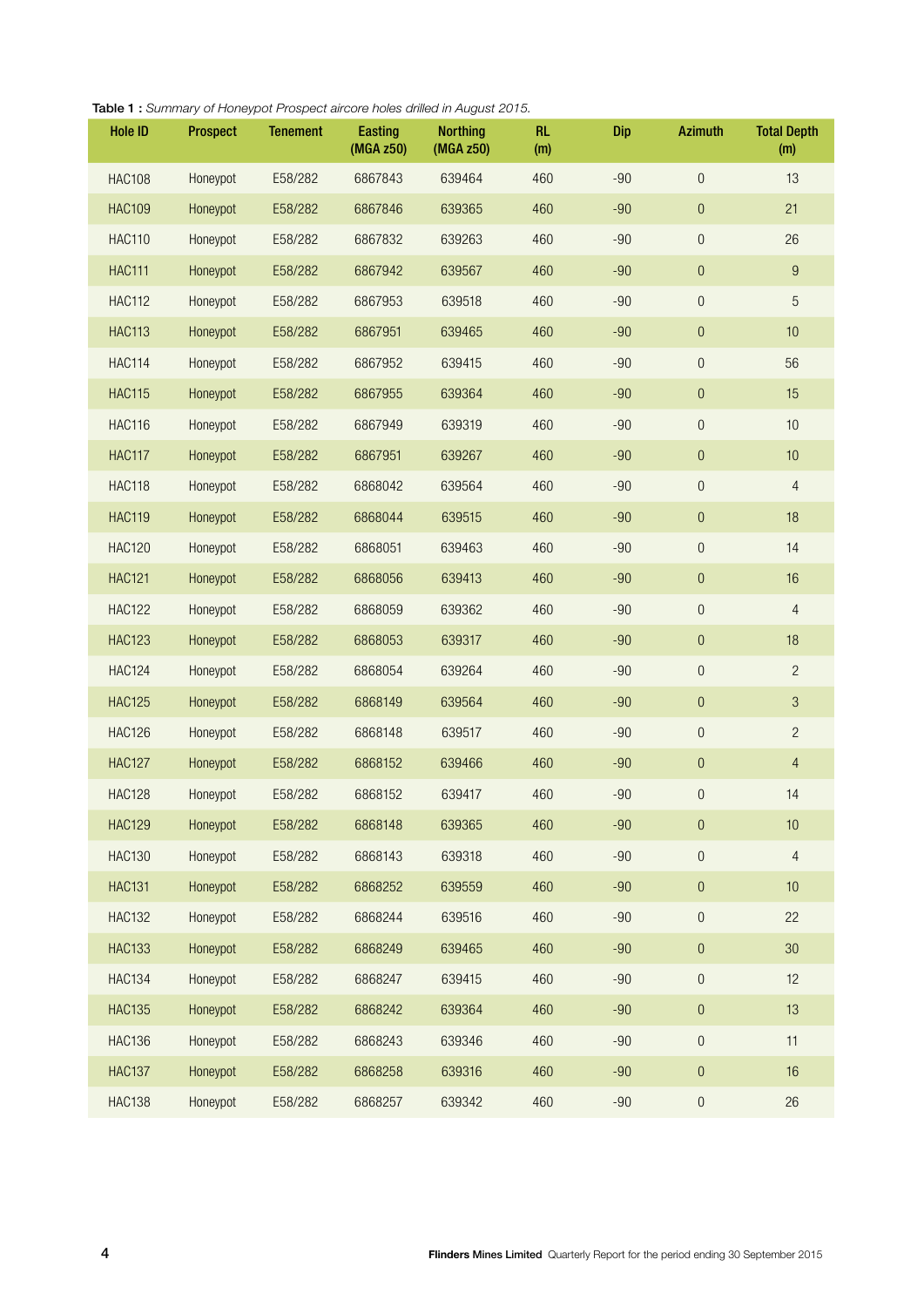# Flinders Mines Limited

## Tenement Schedule For the quarter ending 30 September 2015

| <b>Tenement</b><br>No.   | <b>Status</b>                   | <b>Tenement</b><br>Name | Grant/<br><b>Application</b><br><b>Date</b> | <b>Expiry</b><br><b>Date</b> | Area<br>(Sq Km) | <b>Registered Holder</b><br>/Applicant      | <b>Interest</b> | <b>Related</b><br><b>Agreement</b> |
|--------------------------|---------------------------------|-------------------------|---------------------------------------------|------------------------------|-----------------|---------------------------------------------|-----------------|------------------------------------|
|                          | <b>WESTERN AUSTRALIA</b>        |                         |                                             |                              |                 |                                             |                 |                                    |
|                          | <b>Pilbara Iron Ore Project</b> |                         |                                             |                              |                 |                                             |                 |                                    |
| E47/1560                 | Granted                         | <b>Anvil</b>            | 6/09/2007                                   | 5/09/2016                    | 44.5            | <b>Flinders Mines Ltd</b>                   | 100%            | Prenti<br>Agreement                |
| L47/728                  | Granted                         | <b>PIOP Airstrip</b>    | 29/05/2015                                  | 28/05/2036                   | 3.0             | <b>Flinders Mines Ltd</b>                   | 100%            |                                    |
| L47/730                  | Granted                         | <b>PIOP Village</b>     | 29/05/2015                                  | 28/05/2036                   | 0.1             | <b>Flinders Mines Ltd</b>                   | 100%            |                                    |
| L47/731                  | <b>Application</b>              | <b>Northern Road</b>    | 1/09/2014                                   |                              | 4.9             | <b>Flinders Mines Ltd</b>                   | 100%            |                                    |
| L47/734                  | Granted                         | <b>Southern Road</b>    | 29/05/2015                                  | 28/05/2036                   | 4.2             | <b>Flinders Mines Ltd</b>                   | 100%            |                                    |
| M47/1451                 | Granted                         | <b>Blacksmith ML</b>    | 26/03/2012                                  | 25/03/2033                   | 111.6           | <b>Flinders Mines Ltd</b>                   | 100%            | Prenti<br>Agreement                |
|                          |                                 |                         |                                             |                              |                 |                                             |                 |                                    |
|                          | <b>Canegrass Project</b>        |                         |                                             |                              |                 |                                             |                 |                                    |
| E58/232                  | Granted                         | <b>Boulder Well</b>     | 29/07/2002                                  | 28/07/2016                   | 16.1            | <b>Flinders Canegrass</b><br><b>Pty Ltd</b> | 100%            |                                    |
| E58/236                  | Granted                         | <b>Challa</b>           | 22/03/2002                                  | 21/03/2016                   | 16.1            | <b>Flinders Canegrass</b><br><b>Pty Ltd</b> | 100%            |                                    |
| E58/282                  | Granted                         | <b>Honey Pot</b>        | 3/05/2007                                   | 2/05/2016                    | 27.2            | <b>Flinders Canegrass</b><br>Pty Ltd        | 100%            |                                    |
| <b>SOUTH AUSTRALIA</b>   |                                 |                         |                                             |                              |                 |                                             |                 |                                    |
| <b>Curnamona Project</b> |                                 |                         |                                             |                              |                 |                                             |                 |                                    |
| <b>ELA 174/15</b>        | <b>Application</b>              | Wompinie                | 2/09/2015                                   |                              | 96.0            | <b>Flinders Mines Ltd</b>                   | 100%            |                                    |
|                          |                                 |                         |                                             |                              |                 |                                             |                 |                                    |

| <b>Jamestown Project</b> |                    |          |            |           |       |                           |                                            |                                                                       |
|--------------------------|--------------------|----------|------------|-----------|-------|---------------------------|--------------------------------------------|-----------------------------------------------------------------------|
| ELA 182/14               | <b>Application</b> | Caltowie | 11/08/2014 |           | 201.4 | <b>Flinders Mines Ltd</b> | Diamonds and<br>non-metals                 | <b>Copper Range</b><br>and Tarcowie<br>Phosphate<br><b>Agreements</b> |
| <b>EL 5557</b>           | Granted            | Washpool | 10/11/2009 | 9/11/2016 | 135.0 | <b>Phoenix Copper Ltd</b> | Diamonds,<br>barium, talc and<br>phosphate | <b>Phoenix Copper</b><br>Agreement                                    |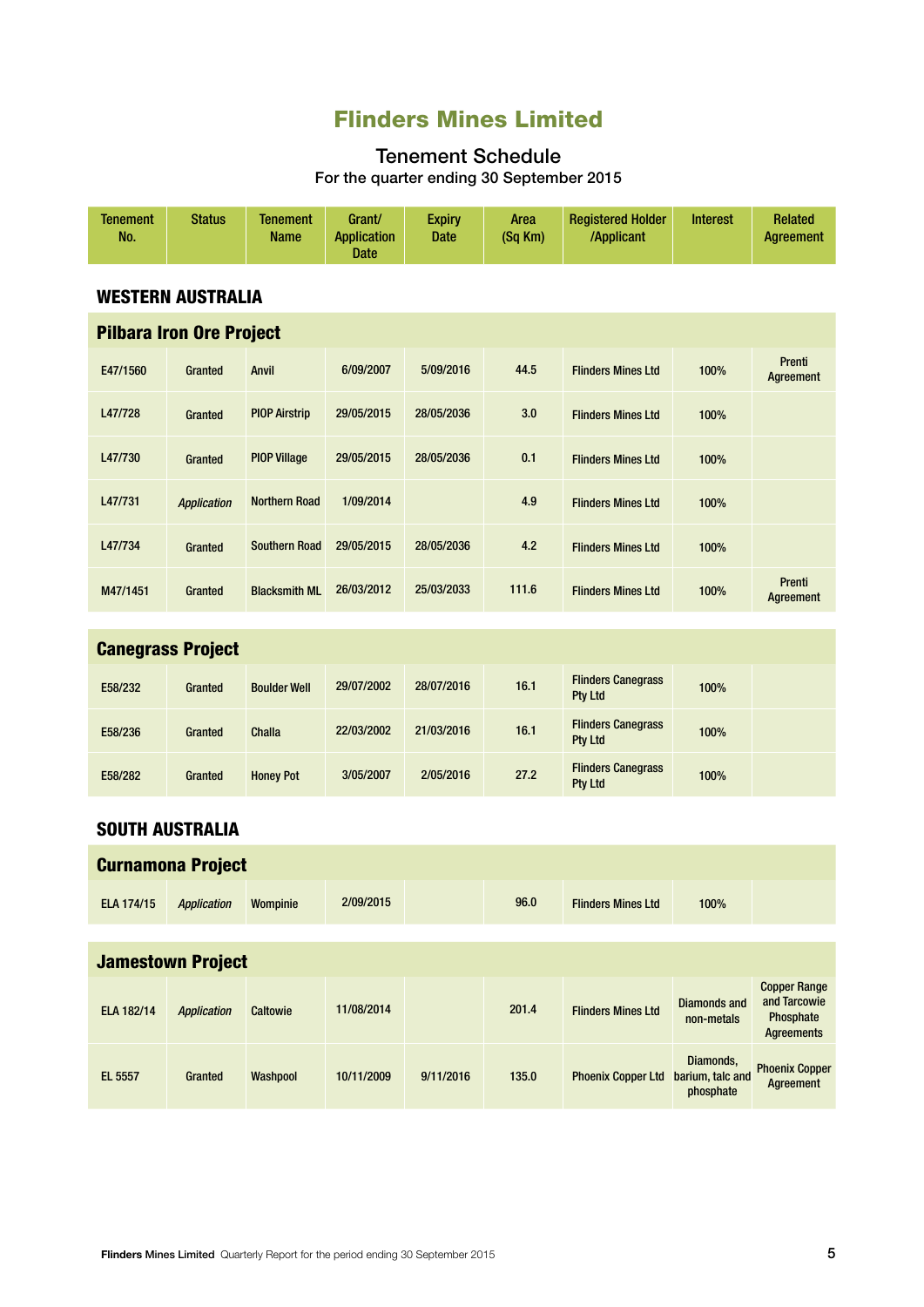## JORC 2012 - Table 1

# Canegrass Gold Project, September 2015

## Section 1 - Sampling Techniques and Data

(Criteria in this section apply to all succeeding sections.)

| <b>Criteria</b>                                      | <b>Commentary</b>                                                                                                                                                                                                                                                                                                                                                                                                                                                                                                                                                                                                                                                                                                                                                                                                                                                                                                   |
|------------------------------------------------------|---------------------------------------------------------------------------------------------------------------------------------------------------------------------------------------------------------------------------------------------------------------------------------------------------------------------------------------------------------------------------------------------------------------------------------------------------------------------------------------------------------------------------------------------------------------------------------------------------------------------------------------------------------------------------------------------------------------------------------------------------------------------------------------------------------------------------------------------------------------------------------------------------------------------|
| <b>Sampling techniques</b>                           | • Air-Core (AC) drilling was used to collect 1 to 4m downhole samples for assaying.<br>• Typically, a sample up to 5kg was collected using a riffle splitter. All samples were sent for<br>analysis via ICP-OES and ICP-MS.<br>• Grade standards (Certified Reference Materials - CRM's) and field duplicate samples<br>were used to monitor analytical accuracy and sampling precision.                                                                                                                                                                                                                                                                                                                                                                                                                                                                                                                            |
| <b>Drilling techniques</b>                           | • All downhole samples were collected from Air-Core (AC) drill holes of approximately<br>85mm diameter utilising a tungsten blade bit.                                                                                                                                                                                                                                                                                                                                                                                                                                                                                                                                                                                                                                                                                                                                                                              |
| Drill sample recovery                                | • Sample quality was continuously monitored during drilling to ensure that samples were<br>representative and recoveries maximised.<br>• AC sample recovery was recorded as good (G) or poor (P) based on visual appraisal of<br>sample size. The majority of all samples were logged as good.<br>• No assessment of loss/gain of fine/coarse material was undertaken.                                                                                                                                                                                                                                                                                                                                                                                                                                                                                                                                              |
| Logging                                              | • Detailed geological logging of all AC holes captured various qualitative and quantitative<br>parameters such as rock type, mineralogy, colour, texture and sample quality.<br>• AC holes were logged at 1m intervals.<br>• All AC sample chips and piles were photographed for future reference.<br>• Logging data is collected on paper and entered into excel spreadsheets. The data is<br>subsequently validated and downloaded into a dedicated Geobank database for storage.                                                                                                                                                                                                                                                                                                                                                                                                                                 |
| Sub-sampling<br>techniques and sample<br>preparation | • AC drilling samples were collected in pre-labelled bags via a riffle splitter mounted directly<br>below the cyclone.<br>• All samples were collected dry.<br>• Samples were stored on site prior to being transported to the laboratory.<br>• Samples were sorted, dried and weighed at the laboratory where they were then crushed<br>and riffle split to obtain a sub-fraction for pulverisation. The pulverised sample was<br>reduced further and combined with various reagents prior to analysis.                                                                                                                                                                                                                                                                                                                                                                                                            |
| Quality of assay data<br>and laboratory tests        | • All AC samples were submitted to MinAnalytical laboratory in Perth, an accredited<br>laboratory with the National Association of Testing Authorities (NATA).<br>• MinAnalytical completed both the sample preparation and analytical assaying.<br>• All samples were analysed for Gold via ICP-MS and a large number of major and trace<br>elements via ICP-OES.<br>• Field duplicates were collected and inserted anonymously into the sample stream at a<br>rate of 2 per 100 samples.<br>• Pulp standards (CRM's) were inserted into the sample stream as blind samples by field<br>geologists at a rate of 5 per 100 samples.<br>• Laboratory duplicates and standards were also used as quality control measures at<br>different sub-sampling stages.<br>. No formal analysis of sample size versus grain size has been undertaken, however, the<br>sampling techniques employed are industry best practice. |
| Verification of sampling<br>and assaying             | • Significant intersections have been independently verified by company geologists.<br>• No twinned holes were drilled.                                                                                                                                                                                                                                                                                                                                                                                                                                                                                                                                                                                                                                                                                                                                                                                             |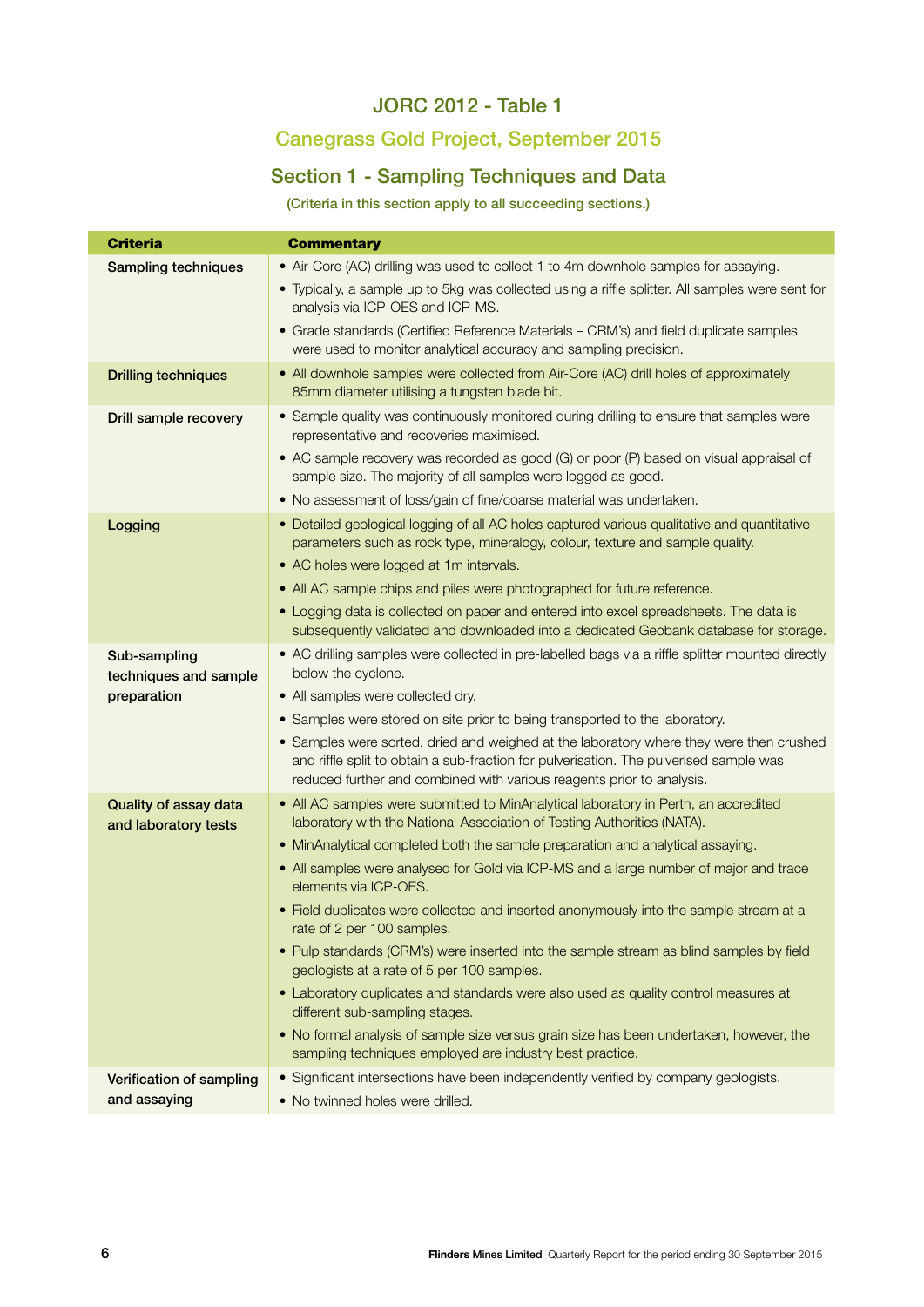| <b>Criteria</b>                                               | <b>Commentary</b>                                                                                                                                                                                                                                                                                                                                                                                                                                                                                                                                                                                                                                                                                                    |
|---------------------------------------------------------------|----------------------------------------------------------------------------------------------------------------------------------------------------------------------------------------------------------------------------------------------------------------------------------------------------------------------------------------------------------------------------------------------------------------------------------------------------------------------------------------------------------------------------------------------------------------------------------------------------------------------------------------------------------------------------------------------------------------------|
| Location of data points                                       | • Drillhole collar locations have been surveyed using a hand held GPS with an accuracy of<br>< 5m for easting and northing coordinates. The elevation (RL) was determined by placing<br>the hole collar's x, y coordinates on the digital terrain model (DTM).<br>• Collar surveys are validated against planned coordinates and the topographic surface.<br>• Downhole surveys have not been carried out as the vast majority of the drillholes are<br>relatively shallow meaning that any minor departures from the planned drilling direction<br>will have minimal to no impact.<br>• The primary grid used is Map Grid of Australia 94, Zone 50 (GDA94). Vertical datum is the<br>Australian Height Datum (AHD). |
| Data spacing and<br>distribution                              | • For the AC drilling, a nominal spacing of approximately 100m by 50m is achieved.<br>• No Mineral Resource or Reserve is being reported for this drilling.<br>• The majority of samples were composited to 4m intervals with others between 1 to 4m<br>as required depending on hole depth.                                                                                                                                                                                                                                                                                                                                                                                                                         |
| Orientation of data in<br>relation to geological<br>structure | • The AC holes were drilled approximately at right angles to the strike and dip of targeted<br>structures and geology where known.<br>• The source and orientation of any mineralisation was unknown at the time of drilling.                                                                                                                                                                                                                                                                                                                                                                                                                                                                                        |
| <b>Sample security</b>                                        | • Sample chain of custody is managed by Flinders.<br>• Samples in calico bags are packed into polyweave bags and then placed into heavy duty<br>bulk bags for transport to Mt Magnet. They are then transported via commercial freight<br>directly to the laboratory.<br>• Consignment notes for each submission are tracked and monitored.                                                                                                                                                                                                                                                                                                                                                                          |
| <b>Audits or reviews</b>                                      | • No formal audits or reviews have been undertaken.                                                                                                                                                                                                                                                                                                                                                                                                                                                                                                                                                                                                                                                                  |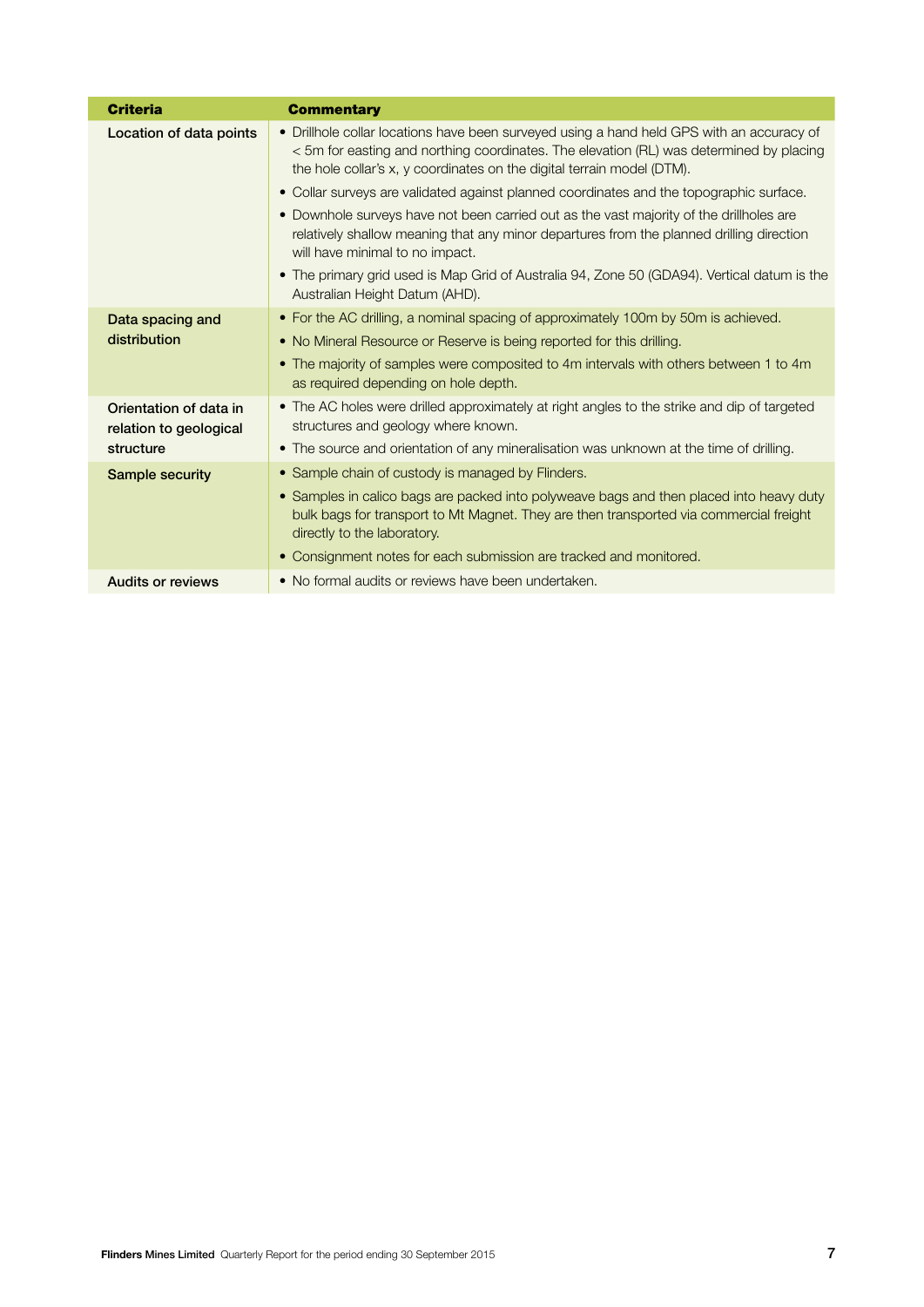# Section 2 - Reporting of Exploration Results

### (Criteria listed in the preceding section also apply to this section.)

| <b>Criteria</b>                                                               | <b>Commentary</b>                                                                                                                                                                                                                                                                                                                                                                                                                                                                                                                                                                                                                                                                                                                                                                                                                                  |
|-------------------------------------------------------------------------------|----------------------------------------------------------------------------------------------------------------------------------------------------------------------------------------------------------------------------------------------------------------------------------------------------------------------------------------------------------------------------------------------------------------------------------------------------------------------------------------------------------------------------------------------------------------------------------------------------------------------------------------------------------------------------------------------------------------------------------------------------------------------------------------------------------------------------------------------------|
| Mineral tenement and<br>land tenure status                                    | • The Canegrass Gold Project comprises three 100% FMS owned tenements, E58/232,<br>E58/236 and E58/282, located approximately 60km SE of Mt Magnet.<br>• Part of the Honeypot Prospect is covered by Prospecting Licences (P58/1584 and<br>P58/1585), held by a third party.<br>• The tenements lie within the Badimia Native Title Claim.<br>• The tenements straddle the boundary between the Challa and Windimurra Pastoral<br>Stations.                                                                                                                                                                                                                                                                                                                                                                                                        |
| <b>Exploration done by</b><br>other parties                                   | • Very little previous exploration has been undertaken by other parties in the immediate<br>area of the drilling. However, regional rock chip and soil sampling programs have been<br>undertaken by various explorers. Maximus Resources drilled a small number of AC and<br>RC holes in the area. Flinders have also defined Magnetite Fe-V resources within the<br>region.                                                                                                                                                                                                                                                                                                                                                                                                                                                                       |
| Geology                                                                       | • The local geology is dominated by the Windimurra Igneous Complex (WIC). The WIC is<br>a large differentiated layered ultramafic to mafic intrusion emplaced within the Yilgarn<br>craton of Western Australia. It outcrops over an area of approximately 2,500km <sup>2</sup> and has<br>an age of approximately 2,800Ma. The complex is dominantly comprised of rocks that<br>can broadly be classified as gabbroic in composition. It is dissected by large scale, strike<br>slip shear zones. The mineralisation appears to be associated with structurally late and<br>undeformed quartz veining. In the case of the Honeypot prospect, the quartz veining and<br>gold may be associated with a late crosscutting granitic dyke. Both prospects are close<br>to large late stage brittle fault zones identified on regional magnetic images. |
| <b>Drill hole Information</b>                                                 | • A total of 31 AC holes for 428m were drilled at the Honeypot Prospect. Relevant details<br>for all drill holes are tabulated in Table 1.                                                                                                                                                                                                                                                                                                                                                                                                                                                                                                                                                                                                                                                                                                         |
| Data aggregation<br>methods                                                   | • All intersections are determined using a minimum 0.10 g/t Au assay.                                                                                                                                                                                                                                                                                                                                                                                                                                                                                                                                                                                                                                                                                                                                                                              |
| <b>Relationship between</b><br>mineralisation widths<br>and intercept lengths | • There were no significant intersections.                                                                                                                                                                                                                                                                                                                                                                                                                                                                                                                                                                                                                                                                                                                                                                                                         |
| <b>Diagrams</b>                                                               | • Appropriate diagrams are included as parts of the accompanying release, including a<br>plan of drill hole collar locations.                                                                                                                                                                                                                                                                                                                                                                                                                                                                                                                                                                                                                                                                                                                      |
| <b>Balanced reporting</b>                                                     | • Information for all drill holes has been included. Significant intersections have been<br>included for assays > 0.10 g/t Au. There were no significant intersections.                                                                                                                                                                                                                                                                                                                                                                                                                                                                                                                                                                                                                                                                            |
| Other substantive<br>exploration data                                         | . There is very little outcrop in the drilling areas. The AC drilling has been undertaken to<br>identify the source of significant Au in soil anomalies identified via sampling in 2012/13.<br>A detailed ground magnetic survey was also undertaken at this time to help identify<br>geological and basement structural controls on mineralisation.                                                                                                                                                                                                                                                                                                                                                                                                                                                                                               |
| <b>Further work</b>                                                           | • No further drilling is planned.                                                                                                                                                                                                                                                                                                                                                                                                                                                                                                                                                                                                                                                                                                                                                                                                                  |